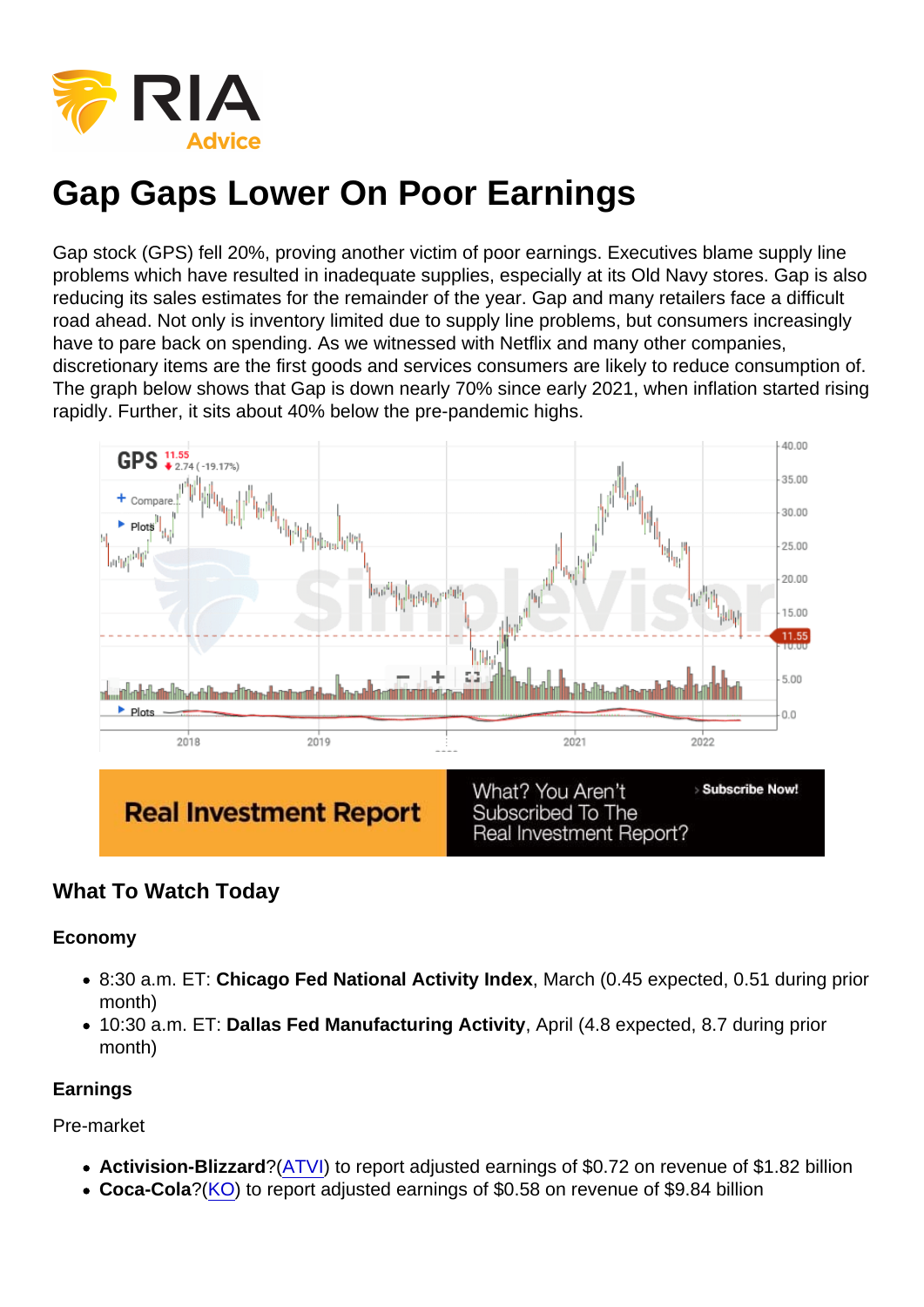Otis ?[\(OTIS](https://finance.yahoo.com/quote/OTIS?p=OTIS&.tsrc=fin-srch)) to report adjusted earnings of \$0.74 on revenue of \$3.45 billion

Post-market

• Whirlpool ?[\(WHR\)?](https://finance.yahoo.com/quote/WHR?p=WHR&.tsrc=fin-srch) to report adjusted earnings of \$4.79 on revenue of \$5.30 billion

### Market Trading Update - Support Broken

The market started out last week okay but finished sour as Jerome Powell ramped up his hawkish rhetoric of a 0.50% rate hike at the May FOMC meeting. That meeting will also contain details on the timing of the reduction in the Fed's balance sheet.

That commentary weighed on the markets even as earnings season rolls in. For the week, the market ended down. While the market is very oversold short-term, the break of the 50-dma suggests we could see a retest of the March lows next week. Such would be around 4150 on the S&P index.

We suggest remaining cautious for now, but with our Technical Gauge (click on [Sentiment Tab in](http://www.simplevisor.com) [SimpleVisor](http://www.simplevisor.com) to view history) we are at levels normally associated with bear market bottoms, not the beginning of one.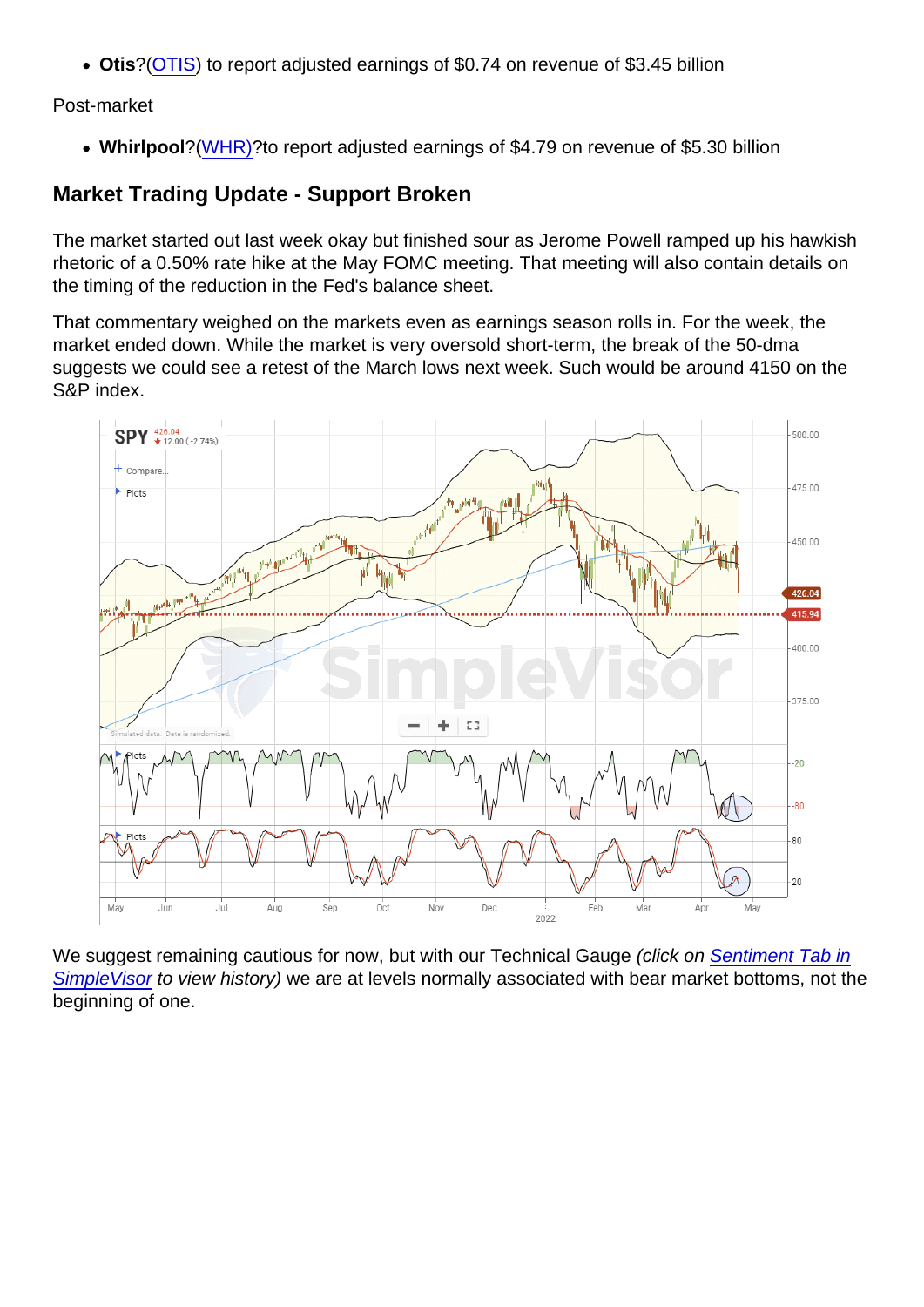This time could be different?

Chick-Fil-A Rules Them All

This week the fast-food company disclosed that it had sold more than \$16.7 billion worth of food across its restaurants in 2021 , up more than 20% on last year's haul of \$13.7bn. Such puts Chick-fil-A near the very top of the fast-food chains , behind only the golden arches and Starbucks in terms of US sales.

A typical Chick-fil-A (outside of a mall location), turns over more than \$8 million a year [\(source](https://chartr.us20.list-manage.com/track/click?u=05dafa9b4317774547b114632&id=08c00a2ff4&e=de7cf1bff8) ), which is a staggering amount on its own, and more than any other major fastfood chain. However, that gets even more staggering when you remember that those sales are crammed into just 6 days a week . As tradition has long dictated at Chick-fil-A, all of its restaurants are closed on Sundays ." - Chartr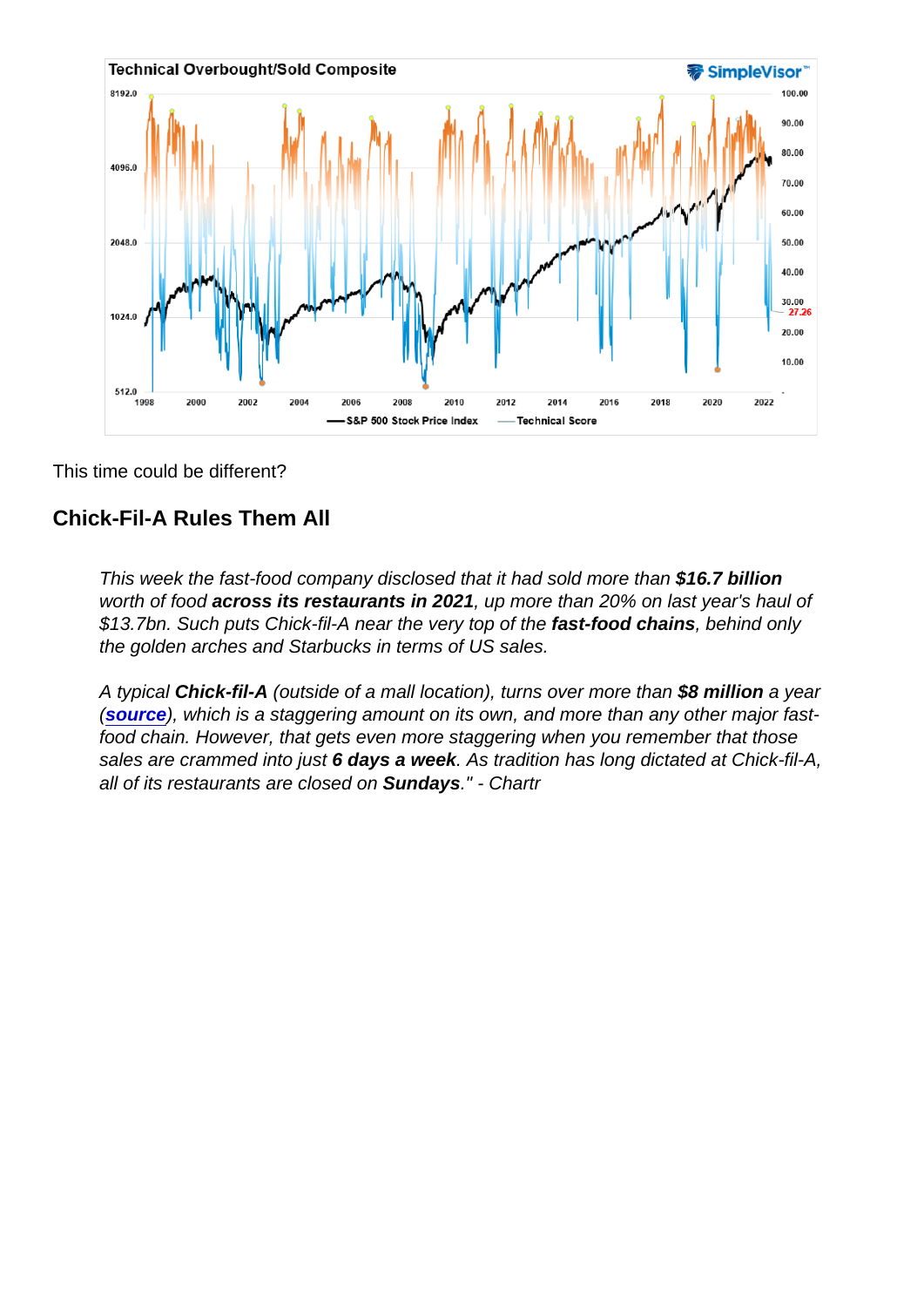### The Week Ahead

Earnings will kick into full gear this week, with many companies reporting. Of the biggest companies, Google and Microsoft report earnings on the 26th, followed by Apple and Amazon on the 28th. It is not just the typical earnings and revenue data driving stock performance. It appears management outlooks are of more importance.

This week, there will be minimal public monetary policy discussion as Fed voting members enter a self-imposed media blackout heading into their FOMC meeting next week.

On the economic calendar, Friday's Personal Income and Spending data will be telling, in conjunction with the PCE Price Index. The data will help us quantify how much inflation is setting consumers back. Expectations are that PCE will rise by .5%, which is .1% more than estimates for Personal Income. While wages are increasing, they are falling well behind inflation. PCE is also the Fed's preferred measure of inflation. As such, a weak or strong number may alter the Fed's discussion of monetary policy at the FOMC meeting next week. There are also a slew of regional Fed manufacturing indexes due this week. These surveys tend to be good predictors of economic activity as they are near real-time. Most hard data is lagged from one to three months.

### No If, But When Will Something Break?

Unlike most other asset prices, Treasury bond prices can only fall so much before the increase in yields cripples the indebted economy and ultimately pushes bond prices higher and yields lower. The graph below, courtesy of Jim Bianco, shows it's likely a "notable event" will cause yields to stop increasing.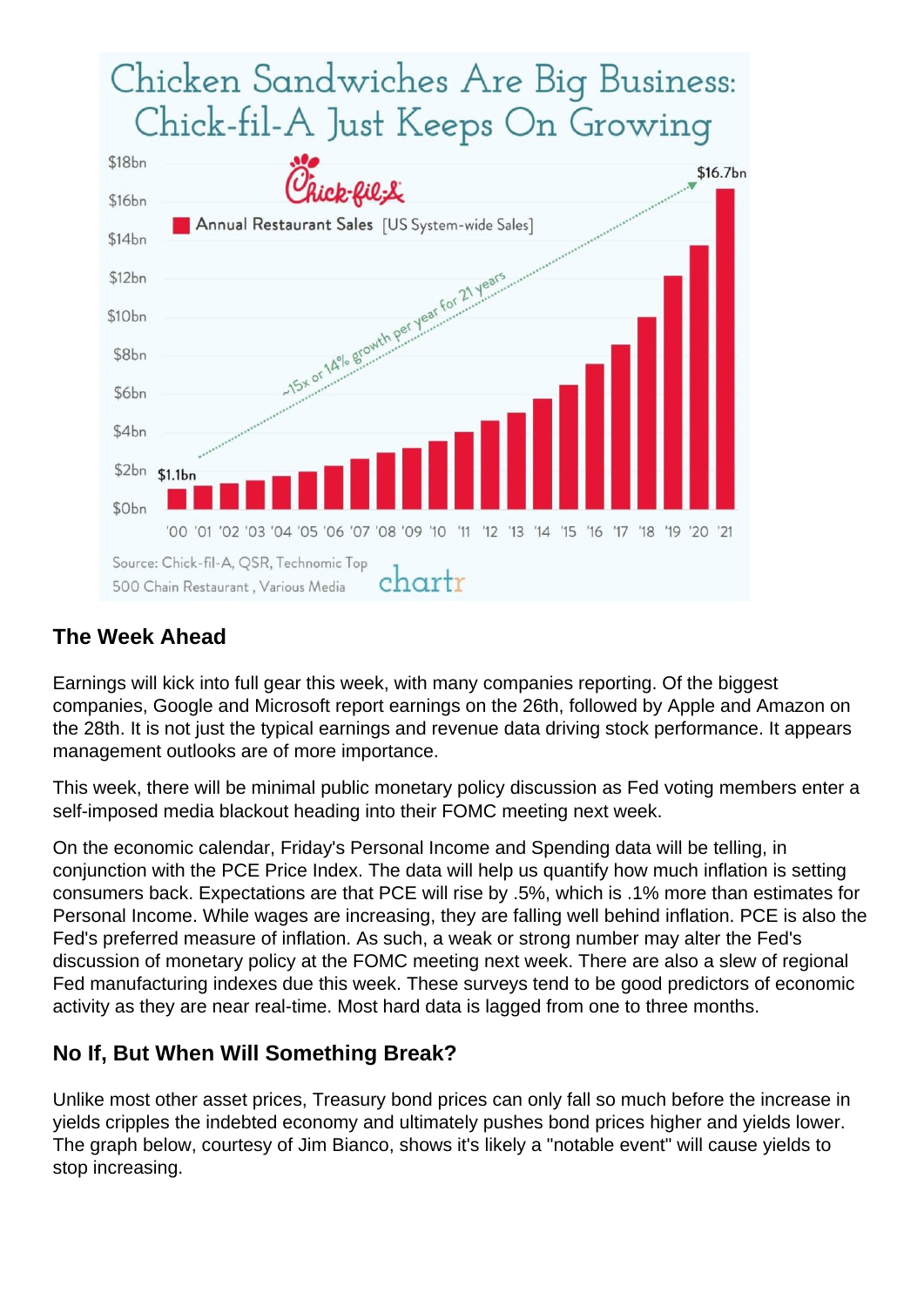Every time yields peaked, except in 2018, the peak was lower than the prior peak. Currently, "peak 15" is approaching #14 and has surpassed #13. More importantly, the increase in rates is more significant than most instances in terms of amount and speed. Given the country is more leveraged today and the speed and amount of the recent increase is equal to or greater than other instances, we should expect a "notable event" sooner rather than later.

# The 2022 Anamoly

The Bloomberg graph below shows stock and bond returns are simultaneously down. In the last 30 years, this has never occurred. Bonds are usually an excellent hedge for stocks, as each negative year for stocks was met with positive bond returns. While this year is an anomaly it is still early and a lot can change by year-end.